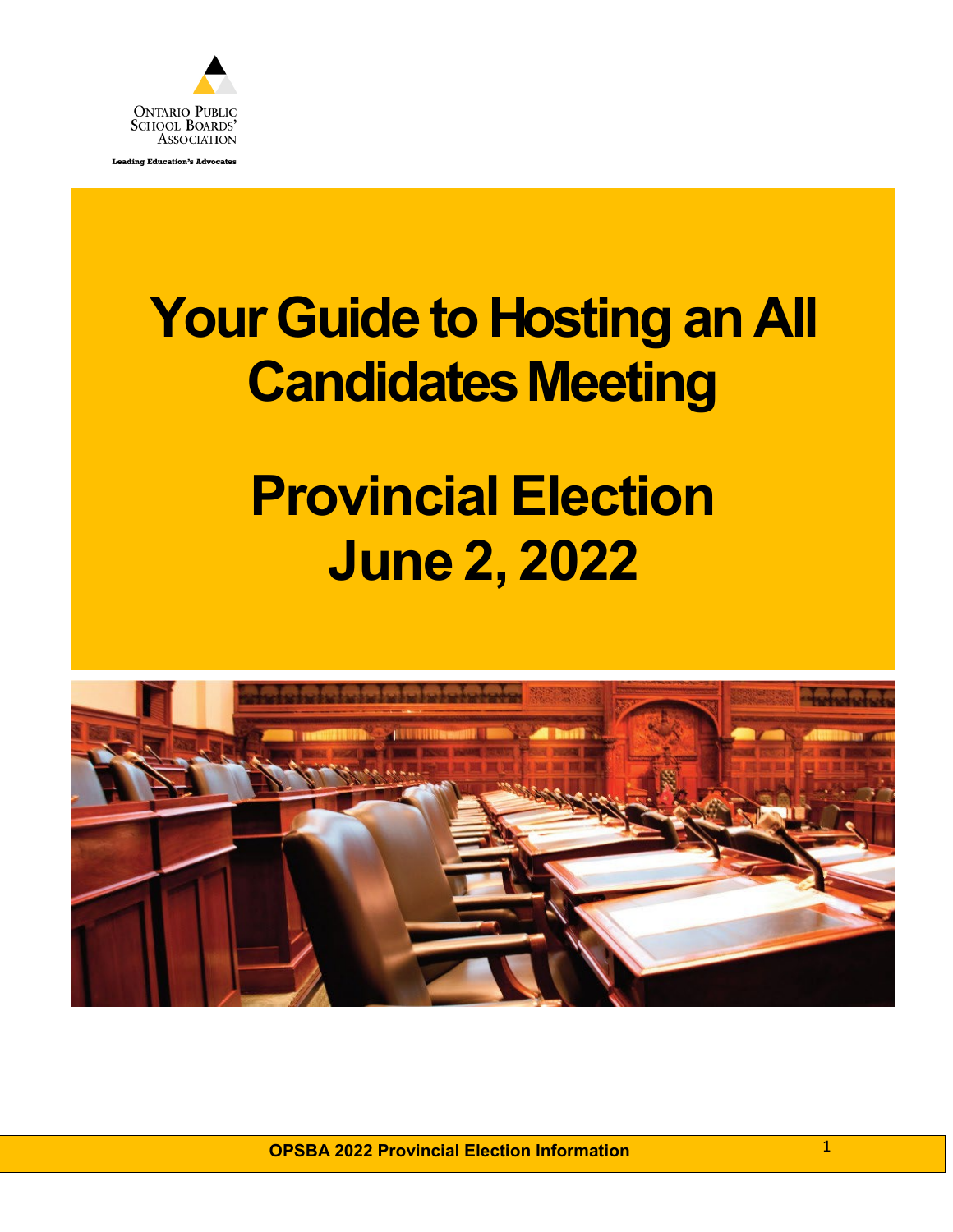

## **Your Guide to Hosting a Provincial Candidates Meeting Where do your MPP candidates stand on issues affecting public education?**

Provincial elections will take place on Thursday, June 2, 2022. On this day, Ontarians will elect Members of Provincial Parliament across the province. MPPs are elected to represent the views of their constituents in the legislative assembly. The education policies of government are far-reaching: the provincial government decides what is taught in Ontario schools and how much of our tax dollars are used to pay for education. These decisions affect everyone – whether or not we have children in the school system.

During provincial elections, the Ontario Public School Boards' Association (OPSBA) advocates for non-partisan strategies to engage politicians in issues that focus on education. OPSBA has declared Wednesday, May 18, 2022, Education Day in the province of Ontario. On this day, candidates from the four major provincial parties (and others if you think appropriate) will be invited to attend Provincial Candidates Meetings in their ridings across the province.

#### **What is a Provincial Candidates Meeting?**

At a Provincial Candidates Meeting, all nominees running for MPP in a particular district are invited to gather and share their views. On Education Day, the focus is on issues affecting education. These events are non-partisan. Interested community members attend and hear from each candidate, and then the audience has the opportunity to ask questions. Local media often cover and even moderate these events. Typically, Provincial Candidates Meetings take place in locations like community centres, town halls and school auditoriums. The meetings offer the community an on-the-ground, interactive way to learn about the issues and form an opinion about those running for office. This helps voters to make informed choices on Election Day.

### **Why host a Provincial Candidates Meeting on Education Day?**

Education is the second-largest item in the provincial budget. The public needs the opportunity to review party platforms and evaluate the various parties' promises. Provincial Candidates Meetings are ideal opportunities to assess who would be the most effective local representative and bring the candidates together to talk about the kind of issues that make a difference in education. In support of Education Day, many school board trustees and organizations are planning meetings. Not only is a meeting a chance for your community to listen to and participate in a dialogue with the provincial candidates, it is an opportunity to demonstrate the interest and concern that you or your group has for the quality of education in the community and in the province.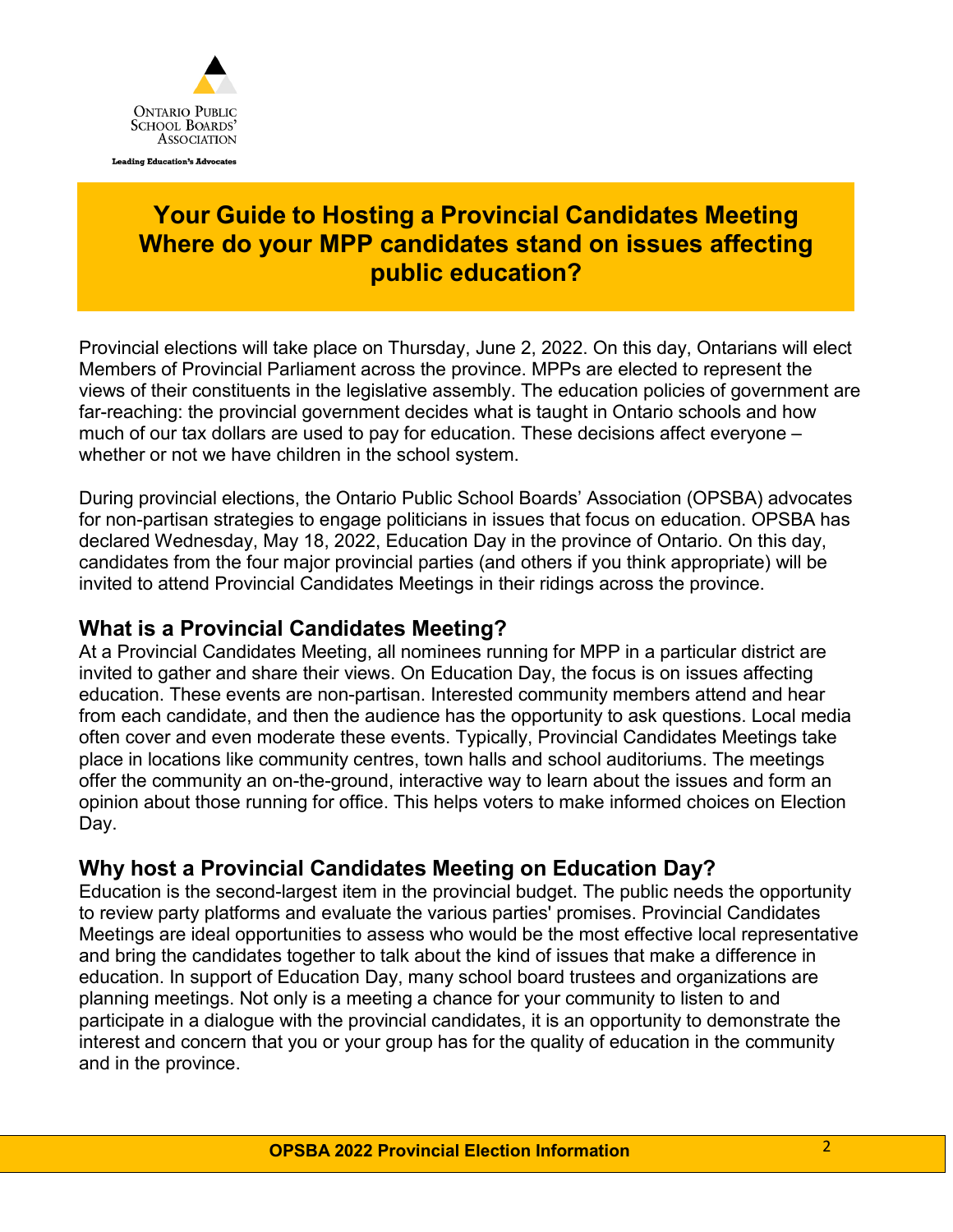

### **Planning a Meeting**

May 18, 2022, is Education Day and the provincial elections will be held on Thursday, June 2. Ideally, meetings will take place on the date designated as Education Day, but another date may work better for your community. A meeting can be put together quickly – the keys are making sure there is enough time to secure attendance from all candidates and that the meeting is well organized. You may begin planning as an interested individual or you could form a planning committee or partnership with a community organization. This can be an effective way of getting diverse voters to attend and sharing meeting costs.

What follows are recommendations and helpful checklists for organizing a successful and engaging Provincial Candidates Meeting.

**NOTE: Considering the current COVID-19 environment, you may want to consider hosting a virtual meeting instead of an in-person meeting. These may be easier to set up and have more attendees. There are a variety of platforms and consideration should be given to what might be the best and most accessible to your audience. The section below outlines points of consideration for an in-person meeting, following by a separate section that includes virtual meeting considerations.**

### **Key Things to Consider – In-Person Meetings**

 Find out who is running in your electoral district. Contact each candidate as soon as possible to establish their willingness to participate and their availability. Candidate information can be found at Elections Ontario at [www.elections.on.ca/en.html](http://www.elections.on.ca/en.html)

 $\Box$  Decide on a time (early evening works best), and location or option for your meeting.

 $\Box$  Make the meeting accessible to persons with disabilities. In choosing a location, it is important to ensure that it is physically accessible to all members of the community. Also consider the use of assistive technologies.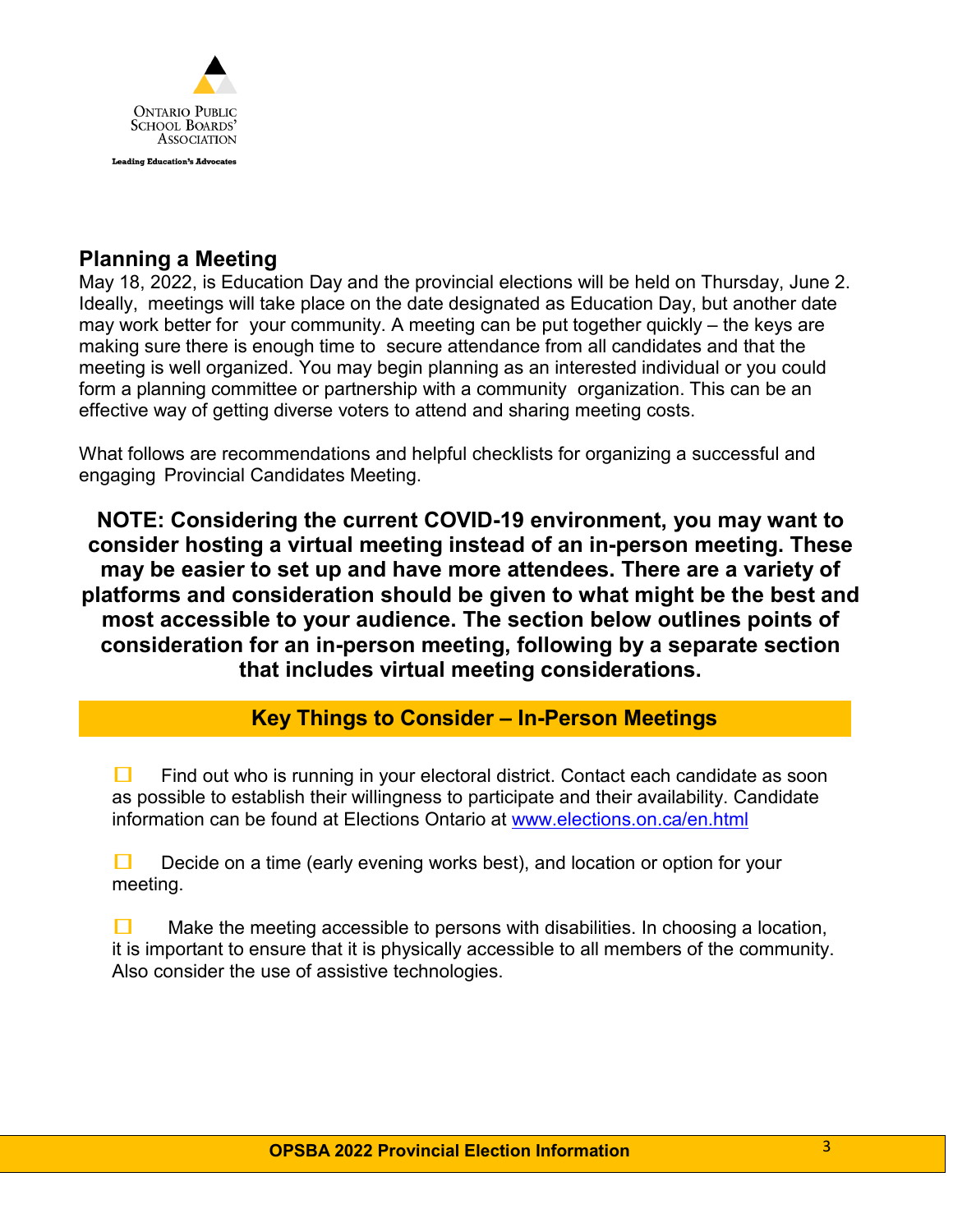

 $\Box$  Ensure the meeting is accessible to everyone and barrier free. Considerations include: sign language, multiple languages, family status/child/dependent care, allgender language and washrooms, locations, travel and public transit, religious/faith restrictions, holy days, etc.

**Example 1** Establish a set of guidelines and procedures that will govern your meeting. A sample set of guidelines is included with this guide.

 $\Box$  Send each candidate a formal invitation and a copy of the guidelines and procedures that will guide the meeting. Consider posting your information to the public as well. Ask each candidate for a bio that you can provide to the moderator you have selected. This will help them introduce the candidates. Invite each candidate to bring brochures or posters to the meeting and indicate these will be displayed on tables outside of the meeting room.

 $\Box$  Select a strong moderator. Ideally, you will secure a well-respected and prominent member of the community or media. They will have to maintain order and ensure the meeting is well-run. Given the political nature of the event, the moderator must be seen as non-partisan and capable of running an orderly meeting. Choosing to invite education reporters or other members of the media to act as moderator is a strategy that can contribute to increased media coverage and interest in Education Day from the public and political parties. In past years, student trustee have also been moderators.

 $\Box$  Select a time-keeper who will ensure that the candidates and those asking questions stay within their allotted time limits.

**Plan the meeting's format.** A typical meeting lasts between 1.5 and 2 hours and should allow enough time for each candidate to make an opening and closing statement. The middle of the meeting can be devoted to questions and answers from the audience. You may also choose to devote the first 30 minutes to questions from the moderator. These can be general questions to the panel of candidates or include some questions directed to specific candidates. A sample meeting agenda is included with this guide.

 $\Box$  Create a list of questions for the candidates.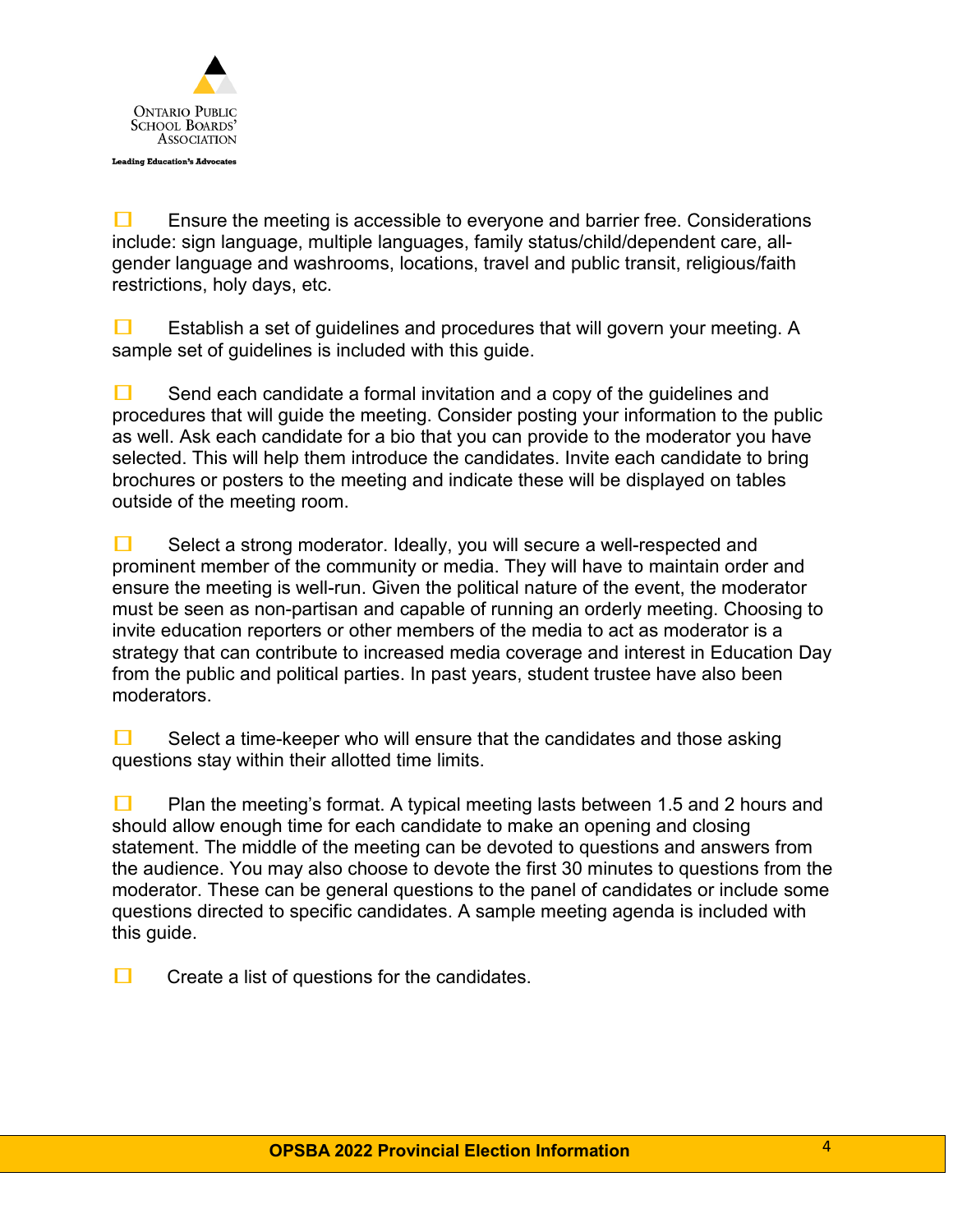

**Promote the meeting. Send invitations to your contacts – ensure your messaging** considers the diverse groups in your community; display posters in libraries, schools and community centres. Post meeting details on your website. Be sure to take advantage of social media.

 $\Box$  Get the media involved. Consider sending a note to your local media.

 $\Box$  If the meeting is in-person, confirm the logistics. When choosing a location, ensure you will have ample seating, good acoustics and the ability to make refreshments available for the audience. Consider whether or not you will need insurance. Candidates should be seated at tables at the front of the room with name signs and plenty of water. The moderator and candidates will need microphones along with one for audience questions and answers. A podium for the moderator would be helpful. You may also set up a registration desk to gather guest information and ask for written questions.

 $\Box$  After the meeting, you may consider sending thank you notes to each candidate and the moderator. You may also send a follow-up media release that highlights key issues and quotes from the meeting.

### **Key Things to Consider – Virtual Meetings**

These suggestions are to help ensure a virtual meeting runs smoothly. Consider:

 $\Box$  Before the meeting, test your meeting connection, your video and audio (ensure all participants do this, including the moderator and the candidates.)

 $\Box$  Screen sharing an opening/welcome slide with the name of the meeting, the participants and start time.

 $\Box$  Screen share the Traditional Territory Acknowledgement for the lands on which the host is running the meeting.

**E** Reminding all participants – presenters and listeners – to mute their microphones when not speaking. Some platforms allow the moderator/host to control (mute) microphone and video options. (Be ready to provide advice to participants about their use of their video and audio controls.)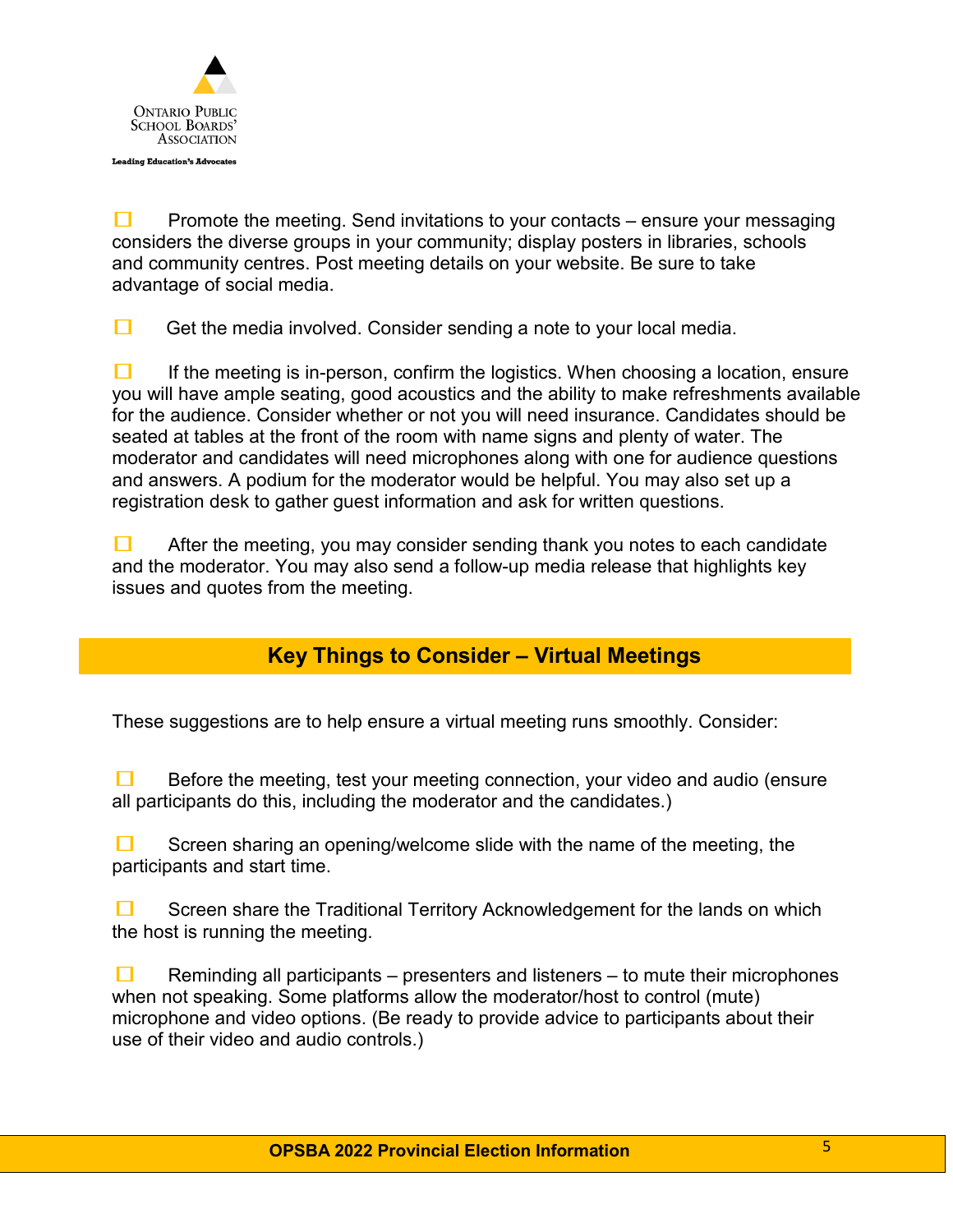

Deciding in advance how questions should be posed  $-$  directly to the moderator or using a "chat" function. (Consider muting/restricting the chat function.)

 $\Box$  Deciding in advance if the cameras of listeners should be on throughout the meeting or not. Sometimes internet connections and bandwidth can affect camera functionality.

 $\Box$  Recording the meeting and posting for those that were unable to attend. Inform all participants and candidates if you are doing this so they are aware.

 $\square$  Other?

#### **Key Things to Consider – Accessibility**

The following was extracted from [The Ontario Municipal Social Services Association](https://www.omssa.com/docs/OMSSA_Guide_to_Conducting_Accessible_Meetings_-_EN.pdf)  [\(OMSSA\)'s GUIDE TO Conducting Accessible Meetings.](https://www.omssa.com/docs/OMSSA_Guide_to_Conducting_Accessible_Meetings_-_EN.pdf)

There are two main areas you need to consider when planning a meeting or event.

- Physical access to the meeting space
- Access to the content and proceedings of the meeting

Physical access to the meeting includes accessible spaces for parking, accessible entrances and washrooms, and meeting rooms that are large enough to accommodate participants who use wheelchairs, scooters and service animals. Access to the content and proceedings of the meeting includes making background and presentation materials available in accessible, electronic formats as well as alternate formats such as large print and Braille. People with disabilities have different needs.

**Be Prepared:** Even if you receive no advance requests for accommodation, you may receive last-minute or on-the-spot requests for accessibility supports. Know what options are available to you if this happens.

#### **Guidelines and Procedures**

An effective and well-run meeting will follow a set of guidelines. Here is a sample set of guidelines and procedures you can tailor to your meeting. These guidelines offer a good starting point and can be adapted to suit your meeting format.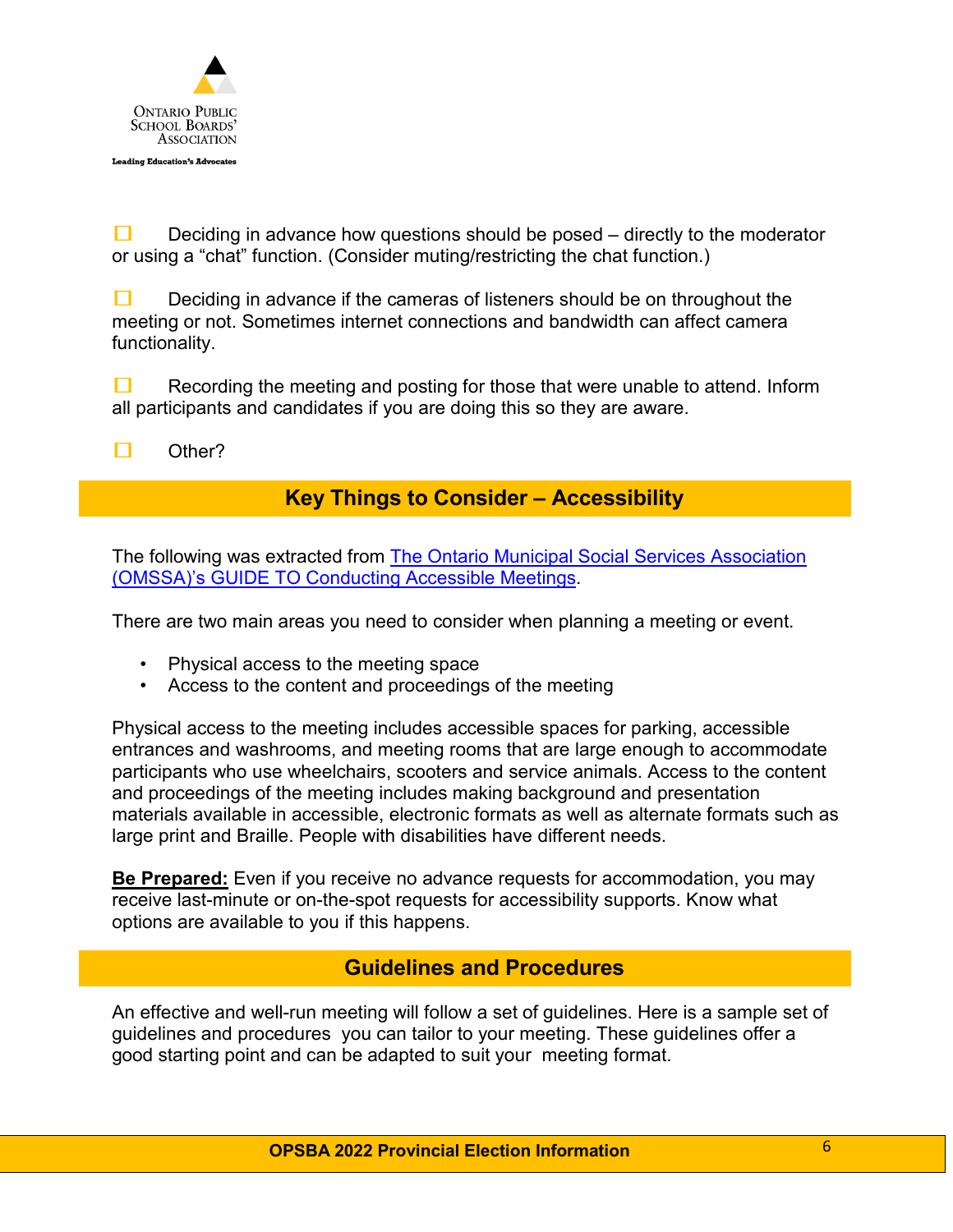

Ensure that each candidate and the moderator receive a copy of your guidelines in advance of the meeting. Also have the moderator read the guidelines at the meeting itself. This will set the tone and let participants as well as the audience know that the meeting has a planned structure and that the guidelines will be followed.

## **Suggested Guidelines & Procedures**

- 1. Candidates should present themselves to the moderator 15 minutes prior to the beginning of the meeting. This will allow time for them to draw for order of speaking.
- 2. Meeting to be called to order promptly. The moderator will explain that the meeting is an inclusive and safe space that allows for respectful discourse and zero tolerance for any harassment based on OHRC prohibited grounds, hate and violence.
- 3. If the meeting is in-person, candidates will be seated alphabetically at the speakers' table and will be introduced in this order.
- 4. Each candidate will be allotted 3-5 minutes to make an opening statement. The order of these statements will be determined in advance by draw.
- 5. Candidates will be asked not to interrupt other candidates' opening or closing **statements**
- 6. During the Question and Answer period, questions will be received from the floor in either written or oral form or submitted via the chat function (if your platform permits) directly to the moderator – not to all participants. Another option is to consider having questions sent to the moderator by email. The moderator will have the responsibility of making sure that questions are directed to the appropriate candidate and that the questions are balanced among candidates.
- 7. The moderator will rule out of order any questions deemed inappropriate, offensive and derogatory or that would seem to attack the integrity of the candidate.
- 8. The moderator will rule out of order any person who attempts to use the question period for making a speech rather than asking a question. The moderator will also ensure diverse voices are heard and not allow one or two questioners to dominate.
- 9. Questions from the floor will be limited to one per individual to ensure the widest possible participation from the audience. If everyone who wishes to ask a question has had the opportunity to do so and there is still time left in the Question and Answer period, a second question from a member of the audience will be entertained.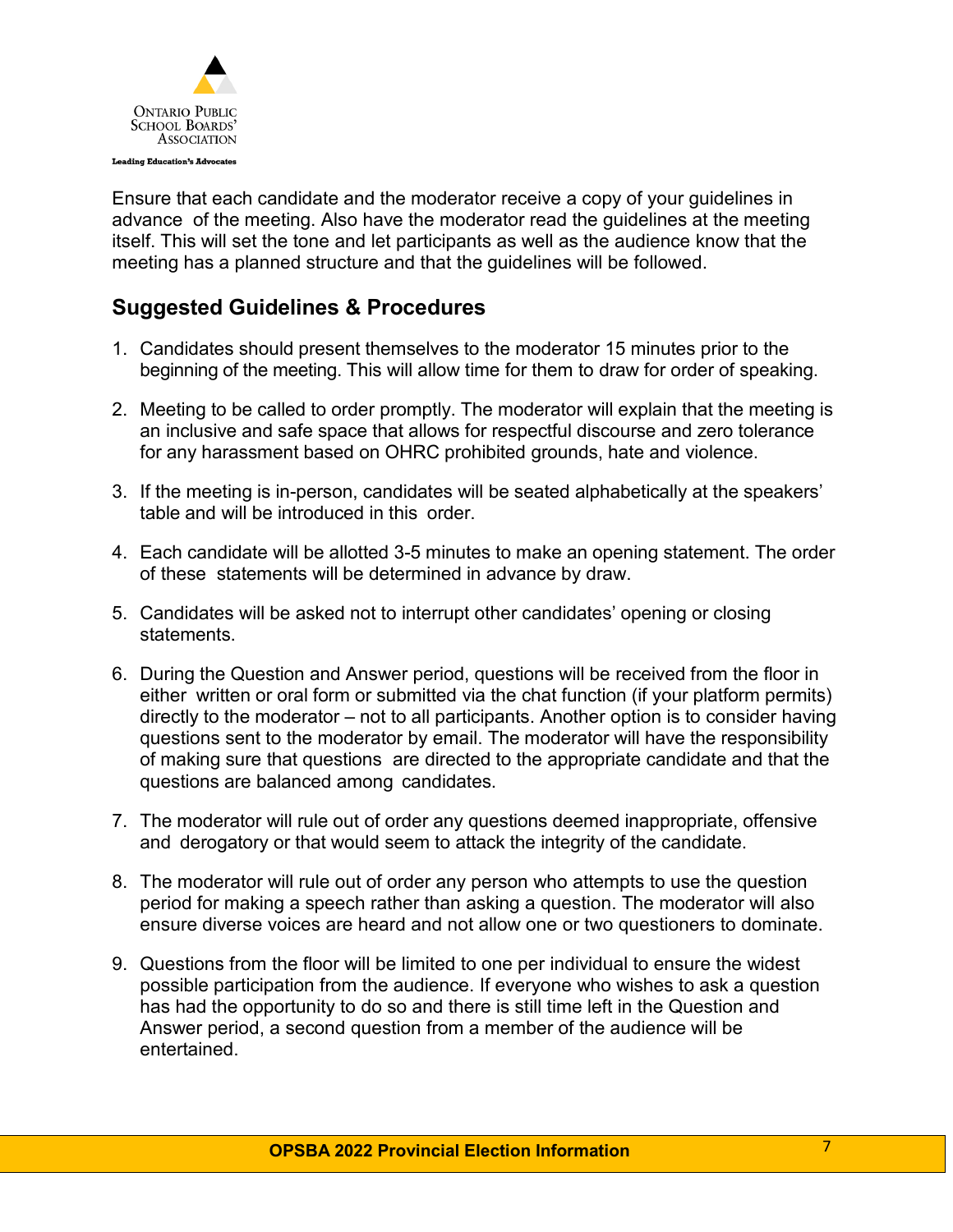

- 10.Answers to questions should be limited to 2-3 minutes to ensure as wide a discussion as possible.
- 11.Allow 3-5 minutes for closing statements. The order should be the same as opening statements.

#### **Sample Provincial Candidates Meeting Agenda**

A well-run meeting will follow a defined format. Here is a sample agenda you may follow. The key is to ensure that each candidate has enough time to make a prepared opening and closing statement and, more importantly, to make sure there is plenty of time for a Question and Answer period.

#### **Sample Agenda**

| 6:30 p.m.   | Doors Open / Virtual Link Opens for Candidates Only. This can be an opportunity<br>to test microphones and video quality.                                                                                                                                    |
|-------------|--------------------------------------------------------------------------------------------------------------------------------------------------------------------------------------------------------------------------------------------------------------|
| 6:45 p.m.   | Candidates present themselves to the moderator to draw for order of speaking. If<br>virtual, consider candidates presenting in alphabetically order.                                                                                                         |
| 6:50 p.m.   | If virtual, moderator allows guest to enter meeting and posts a screen with<br>meeting protocols.                                                                                                                                                            |
| 7:00 p.m.   | Call to order and deliver a Traditional Territory Acknowledgment. A representative<br>of the group that has organized meeting welcomes the community and introduces<br>the moderator. Moderator delivers remarks and reads the guidelines and<br>procedures. |
| 7:10 p.m.   | Introduction of the candidates in alphabetical order.                                                                                                                                                                                                        |
| $7:15$ p.m. | Each candidate to be given 3-5 minutes for their opening presentation.                                                                                                                                                                                       |
| $7:45$ p.m. | Break for Refreshments/Time for audience to write/submit questions for<br>candidates.                                                                                                                                                                        |
| 8:00 p.m.   | <b>Question and Answer period.</b>                                                                                                                                                                                                                           |
| 8:45 p.m.   | 3-5 minute closing statement by each candidate.                                                                                                                                                                                                              |
| $8:55$ p.m. | Moderator's concluding remarks.                                                                                                                                                                                                                              |
| 9:00 p.m.   | Adjournment.                                                                                                                                                                                                                                                 |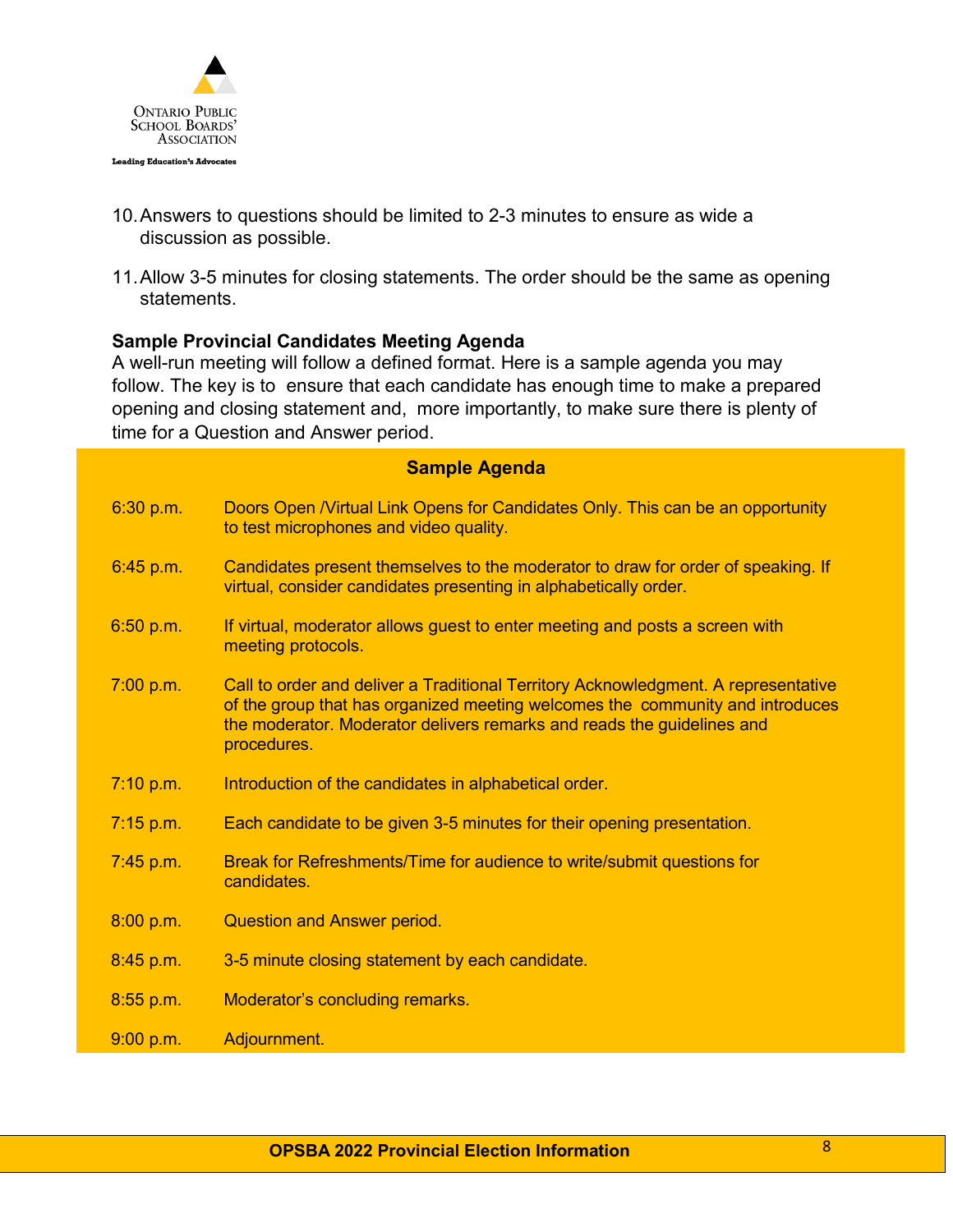

#### **Sample Provincial Candidates Meeting Questions**

After each candidate has addressed the audience, it will be time for a Question and Answer period. The moderator will ask the audience to pose their questions to the candidates. It is often helpful to have a list of questions prepared in advance to help the question and answer session get off to a strong start should the audience be slow to ask questions. No doubt many of the questions will be specific to the current issues within your riding.

Your meeting could also include more fun and engaging sections such as a "speed round" of fast Yes/No questions or something such as a round of "Hot Seat" questions where candidates answer many questions briefly in a short amount of time. Will these questions help the audience learn about the candidate personally or their platform (or both)? Will they all be serious or will some be lighthearted?

The questions below have been shared with each of the major political parties. Additional questions that focus on local issues should also be considered.

*What distinguishes your party's education platform from those of the other parties?*

*As schools transition from the COVID-19 school experience, how does your party plan to address the heightened realities of mental health and well-being, student re-engagement, learning recovery and issues of equity, diversity, inclusion and human rights to ensure student readiness to learn the skills, attitudes, values and knowledge necessary in today's complex global context?*

*Boards continue to stress the need for local flexibility in order to balance their operating budgets and meet unique local cost pressures and needs. Will your party consider re-establishing the Local Priorities Grant to allow specific local board initiatives, meet funding challenges and support the achievement and well-being of all students?*

*Knowing and acknowledging that many First Nations students already face significant gaps in learning outcomes and achievement, often two to three year gaps by comparison to their non-Indigenous public school counterparts, and knowing the impact the pandemic has had on remote learning for students, what would your party propose to do to mitigate learning loss specific to the unique challenges and needs face by many First Nation students across many Indigenous communities in the province particularly those in remote areas?*

*What concrete actions will your party take to promote and facilitate the elimination of systemic racism and oppression within the policy, practices and structures in our public education system?*